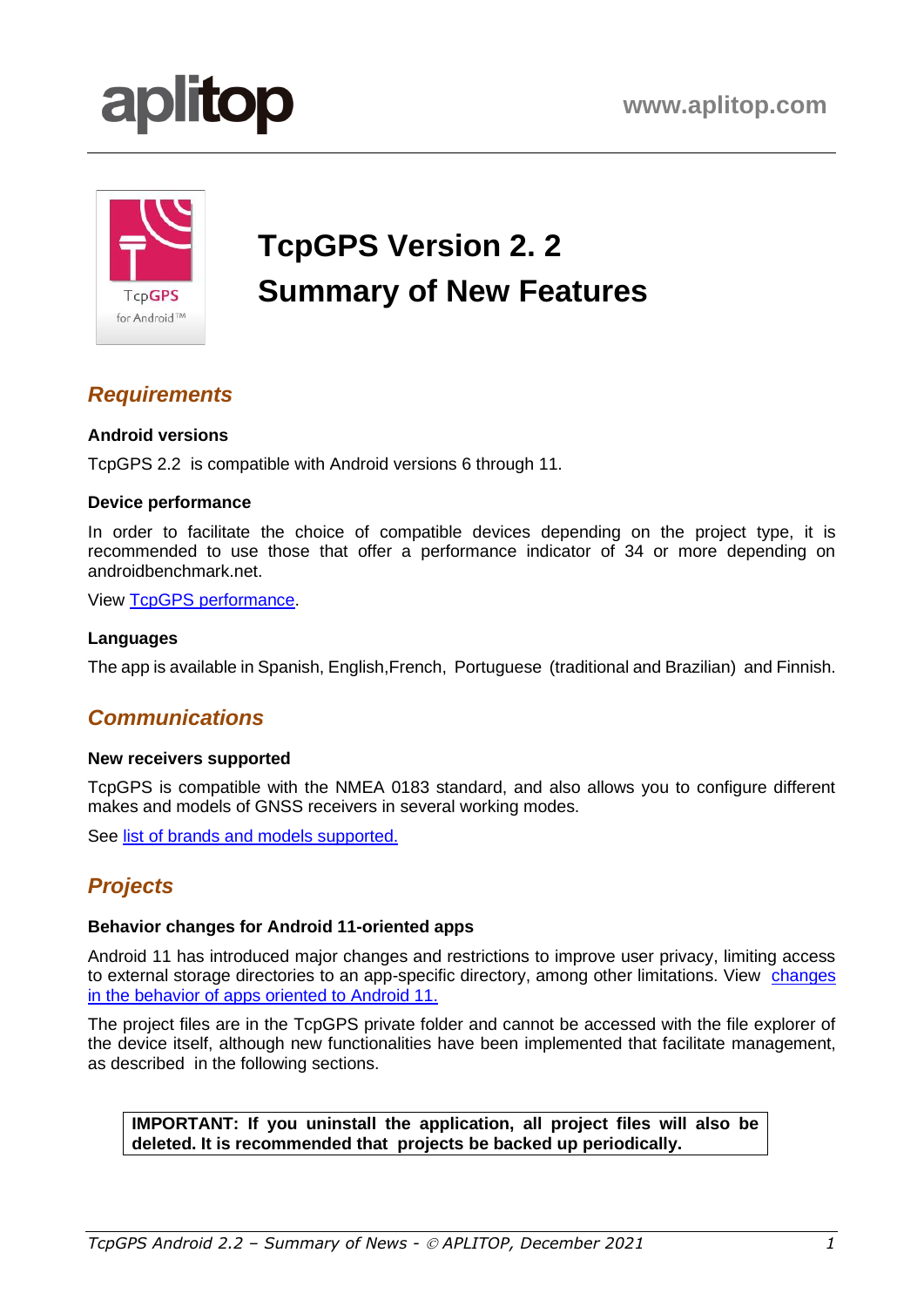#### **Migrating project files**

In the first run of this version, if there are existing projects, a dialog is displayed that suggests the migration of your files to the new structure required by Android. See technical note [Migration of](https://www.aplitop.com/subidas/Products/TcpGPS%20Android/support/en/tcpgps_android_en_v22_001_migration_files.pdf)  [TcpGPS files.](https://www.aplitop.com/subidas/Products/TcpGPS%20Android/support/en/tcpgps_android_en_v22_001_migration_files.pdf)

| <b>File System Migration</b>                                                                                                                                             |             |  |  |  |
|--------------------------------------------------------------------------------------------------------------------------------------------------------------------------|-------------|--|--|--|
| Because of recent changes to the Android Operating System, it is<br>necessary to migrate the files of existing projects to the application's<br>internal storage.        |             |  |  |  |
| To proceed with the migration, press the Migrate button and authorize<br>the file explorer access to the folder "aplitop" located at the storage root<br>of your device. |             |  |  |  |
| If you do not wish to do so, press the Omit button. IMPORTANT: you will<br>not be able to access data stored in existing projects.                                       |             |  |  |  |
| <b>MIGRATE</b>                                                                                                                                                           | <b>OMIT</b> |  |  |  |
| <b>OMIT AND DON'T ASK AGAIN</b>                                                                                                                                          |             |  |  |  |
| <b>CANCEL</b>                                                                                                                                                            | HFI P       |  |  |  |

#### **File management**

For the choice of files for reading and writing, the Android browser is now used, which allows you to use data stored on the device itself or in cloud services such as Google Drive interchangeably. That is why the buttons for the selection of local or cloud files have been integrated into just one.

| $09:55$ $\Phi$ $\Phi$ $\Box$ $\cdot$             |           | <b>NO 25 38 68%前</b>                            |                 | 09:55 国章章·                      |                                                                                     |         | ¥ (1 al 68%m) |
|--------------------------------------------------|-----------|-------------------------------------------------|-----------------|---------------------------------|-------------------------------------------------------------------------------------|---------|---------------|
| Number<br>Code<br>$\equiv$ $\frac{1}{1}$<br>Code | Ò.        | Ant(m)<br>H 3.790m 24/34<br>V 2.500m<br>$0.0\,$ |                 | $\equiv$ Galaxy Tab S7 FE 5G    |                                                                                     |         | $Q$ :         |
| Source                                           |           |                                                 |                 | Galaxy Tab S7 FE 5G             |                                                                                     |         |               |
| File                                             | $\square$ |                                                 |                 |                                 | Images ( Audio ( Videos ) Documents $\bigotimes$ Large files $\bigotimes$ This week |         |               |
|                                                  |           |                                                 |                 |                                 |                                                                                     |         |               |
| File name                                        |           |                                                 |                 | FILES ON GALAXY TAB S7 FE SG    |                                                                                     |         | $\boxplus$    |
| <b>Destination</b>                               |           |                                                 |                 | Name +                          | Type                                                                                | Size    | Modified      |
| Name                                             | $dxf_0$   |                                                 |                 | Audiobooks                      |                                                                                     |         |               |
| Layer list $\Box$                                |           |                                                 |                 |                                 |                                                                                     |         |               |
|                                                  |           |                                                 | <b>Contract</b> | AzRecorderFree                  |                                                                                     |         |               |
|                                                  |           |                                                 | <b>Bar</b>      | DCIM                            |                                                                                     |         |               |
|                                                  |           |                                                 | n.              | Documents                       |                                                                                     |         |               |
|                                                  |           |                                                 | <b>Bar</b>      | Download                        |                                                                                     |         |               |
|                                                  |           |                                                 | n.              | Movies                          |                                                                                     |         |               |
|                                                  |           |                                                 | 歸               | Music                           |                                                                                     |         |               |
|                                                  |           |                                                 | n.              | Notifications                   |                                                                                     |         |               |
|                                                  |           |                                                 | 2,33            | Pictures                        |                                                                                     |         |               |
|                                                  |           |                                                 | n.              | Podcasts                        |                                                                                     |         |               |
|                                                  |           |                                                 |                 | <b>Ringtones</b>                |                                                                                     |         |               |
|                                                  |           |                                                 |                 | <b>Samsung</b>                  |                                                                                     |         |               |
| 田                                                | $\circ$   | $\langle$                                       |                 | $\mathbb{H}$<br>this TestFolder | $\bigcirc$                                                                          | $\prec$ |               |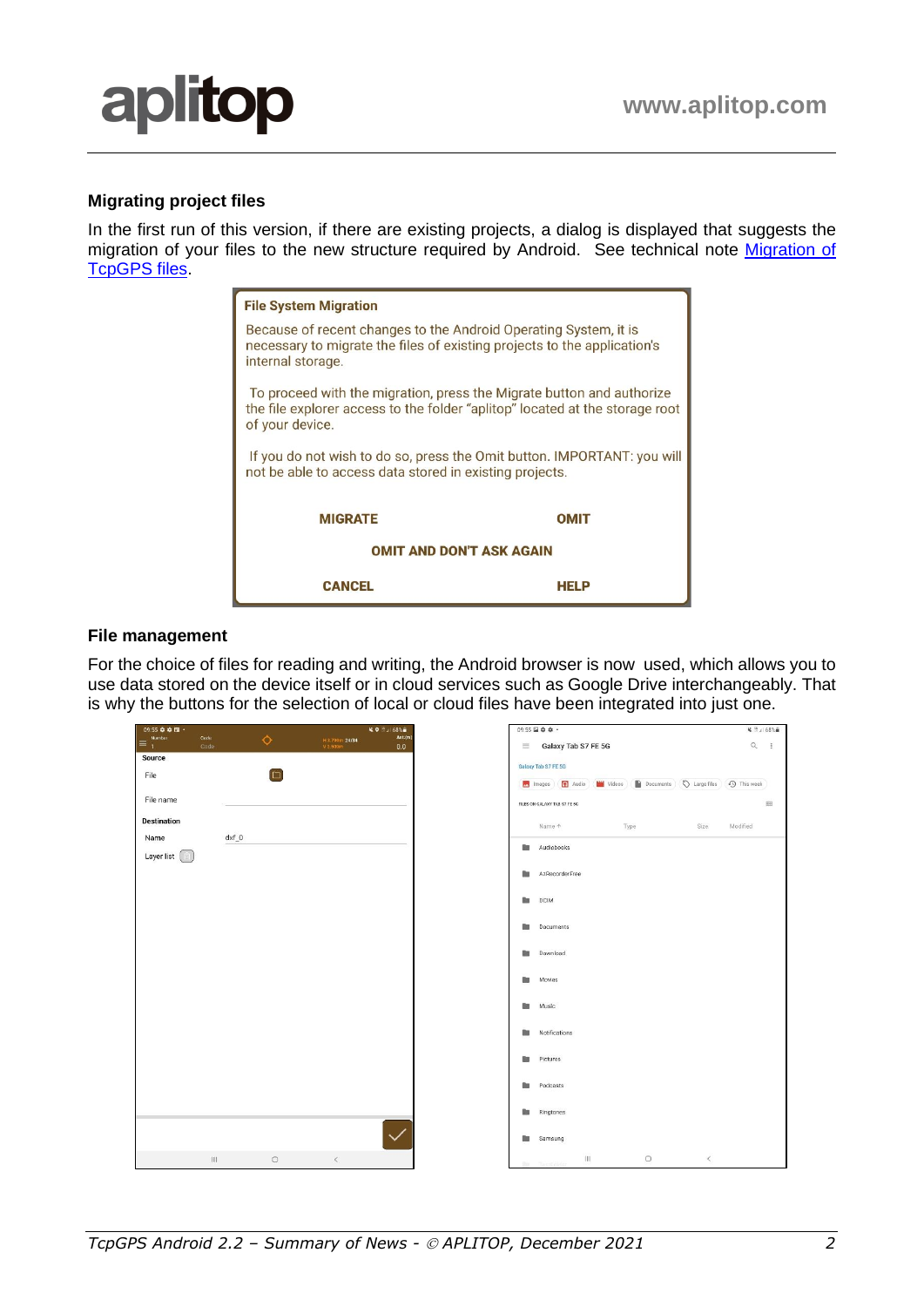**Restore Backup** 

 $\circ$ 

# aplitop

#### **Backups**

This option has been implemented in the Application menu, which saves data from all projects to a single compressed file. Additionally, the Restore option allows you to choose the projects to restore from the backup.



#### **Delete projects**

A new option to delete TcpGPS projects has been implemented.

## *Coordinate systems*

#### **Creating coordinate systems from RTCM messages**

For those countries where NTRIP servers send transformation RTCM messages along with realtime corrections, it is possible to create a coordinate system with the information contained in those messages.

Supported messages are 1021, 1023, 1025, 1026, and 1027. In the case of message 1025, only the following projections are supported:

- Transverse Mercator (EPSG:9807)
- Lambert Conic Conformal 1SP (EPSG:9801)
- Lambert Conic Conformal 2SP (EPSG:9802)
- Cassini-Soldner (EPSG:9806)
- Oblique Mercator (EPSG:9815)
- Oblique Stereographic (EPSG:9809)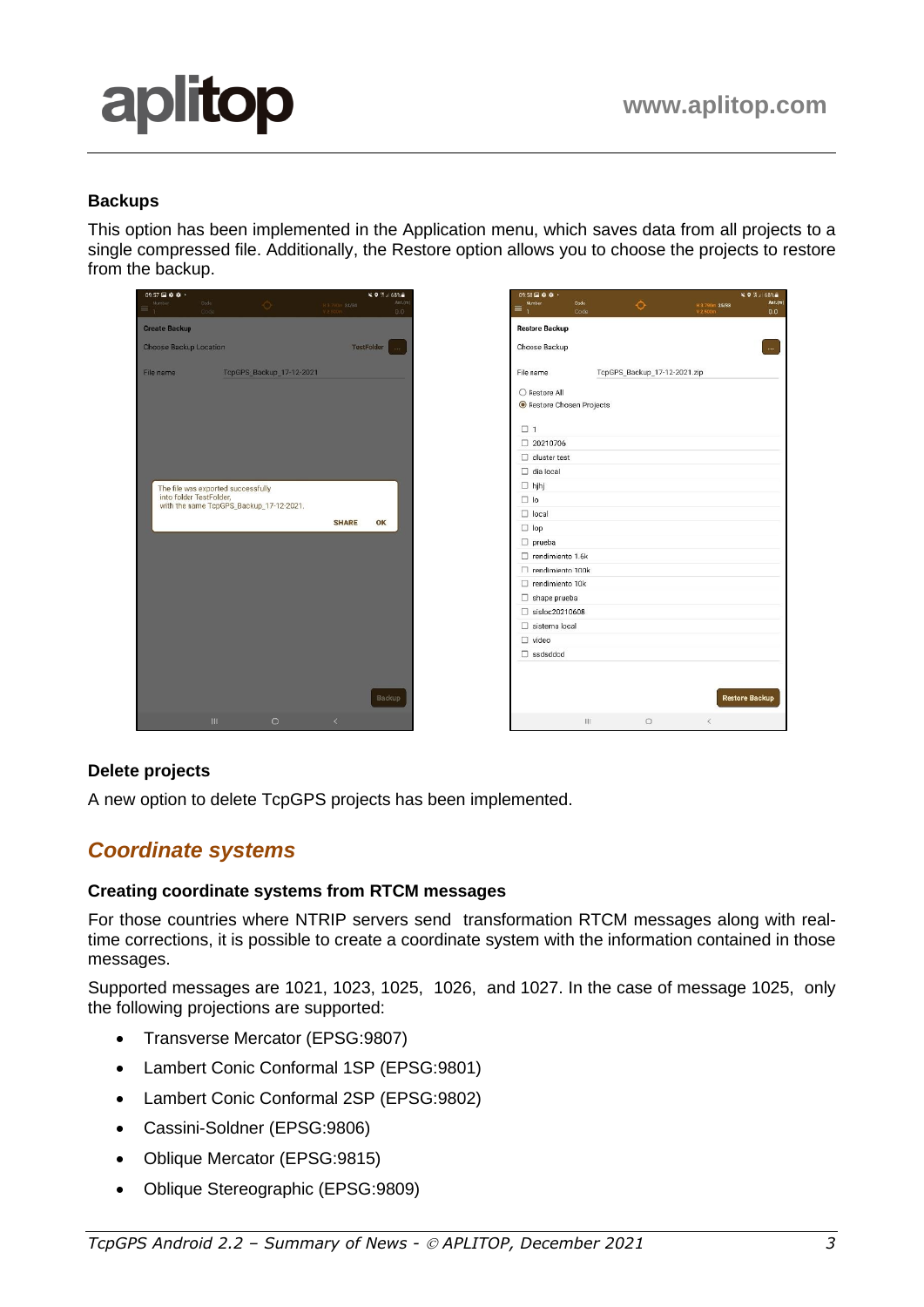| 17:18   2.5KB/s (5 13 13                                  | <b>↓ A 全国 100%</b> |
|-----------------------------------------------------------|--------------------|
| <b>RTCM Coordinate System</b>                             |                    |
|                                                           |                    |
| Europe - Germany                                          |                    |
| <b>GNSS Connected</b>                                     |                    |
| NTRIP Connected                                           |                    |
| 31786 B sent - 31786 B recv                               |                    |
| RTCM (0)                                                  |                    |
| 1029:                                                     |                    |
| #1021:1<br>#1022:0                                        |                    |
| #1023:1                                                   |                    |
| #1024:0<br>#1025:1                                        |                    |
| #1026:0                                                   |                    |
| #1027:0                                                   |                    |
| CRS: ETRS89_UTM32_DHHN2016                                |                    |
| Projection: TM (EPSG:9807)(1025)                          |                    |
| Geoid: Lat [48.2000 - 48.2083]<br>Lon [12.1375 - 12.1500] |                    |
| MH 45.150                                                 |                    |
| V Use horizontal data                                     |                    |
| V Use vertical data                                       |                    |
| <b>Reset</b>                                              | <b>Save</b>        |
|                                                           |                    |
|                                                           |                    |
|                                                           |                    |
| m<br>$\subset$                                            | ∢                  |

#### **Place in local system**

This new command facilitates the setup of a Reference Base in RTK mode through a free positioning at a point of unknown coordinates, but ideal for its location.

#### **New coordinate systems**

Updated EPSG database to version 9. 9. 1.

Added coordinate system for Colombia "Origen Nacional / CTM12".

Added new 2011 NTv2 grid file for Japan.

#### **New geoids**

- N60 and N2000 (Finland)
- RAF20 (France)
- GG10\_SBv2 (St. Barthelemy)
- GG10\_SMv2 (St. Martin)
- GGGUY15 (French Guiana)
- GGM04v1 (Mayotte)
- RAGTBT2016 (Guadeloupe)
- RALDW842016 (La Desirade)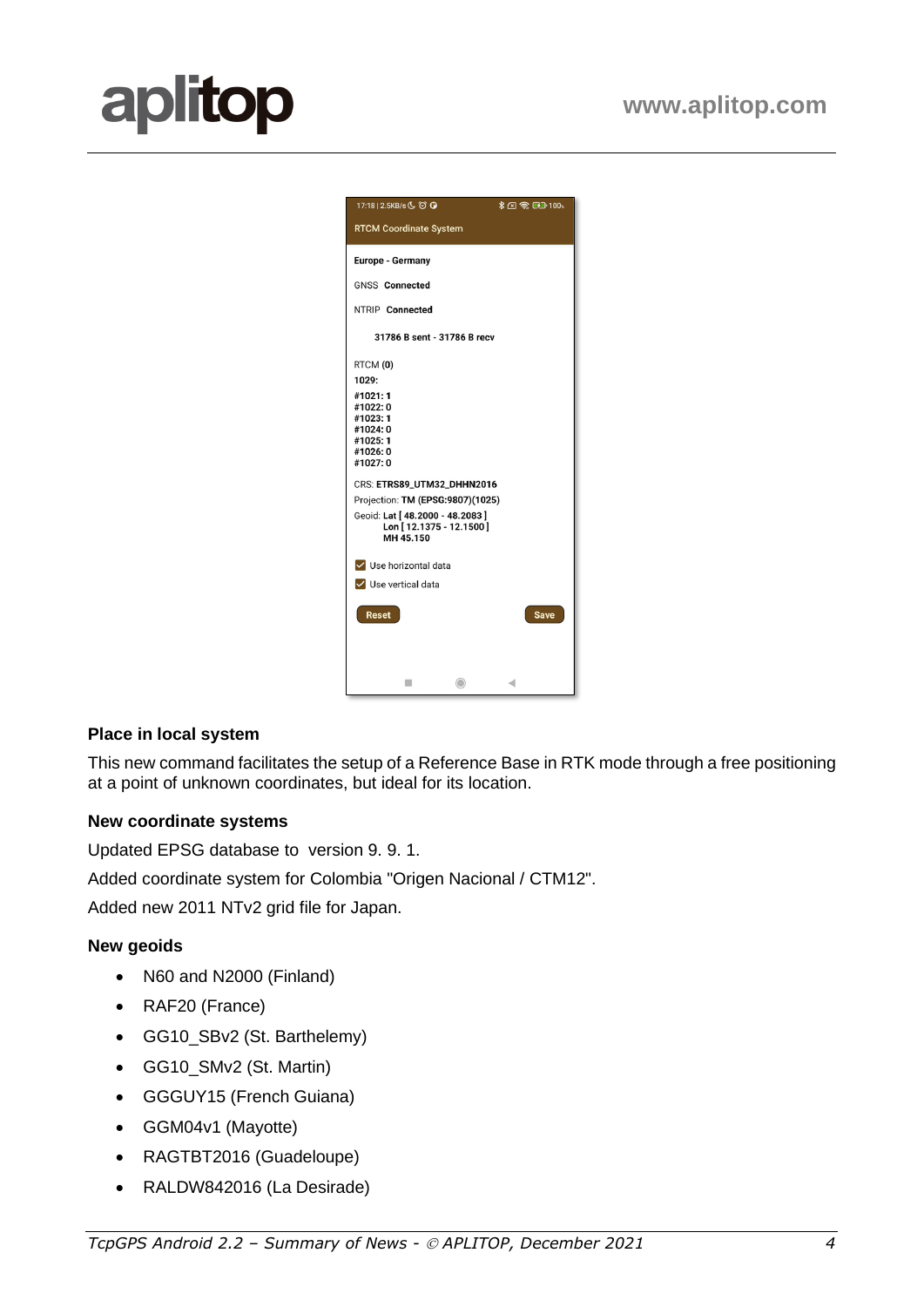• RALS2016 (Les Saintes)

aplitop

- RAMART2016 (Martinique)
- RAMG2016 (Marie Galante)
- RAR07 BL (The Reunion)
- AUSGeoid09 (Australia)
- AUSGeoid2020 (Australia)
- NZGeoid2016 (New Zealand)

### *Maptos*

#### **Finding features on maps**

The tolerance has been adjusted to make it easier to designate objects on the map.

#### **DXF and DWG layers**

The conversion of texts has been improved, considering their justification and size.

Polyline conversion has been improved.

#### **GML Layers**

Fixed the error that occurred when attempting to export a project that did not contain defined parcels to GML.

## *Data Management*

#### **Share exported files**

The behavior of the application in the export of files has been modified, clearly indicating the folder and the name of the generated file, and offering the option to share it with the installed applications.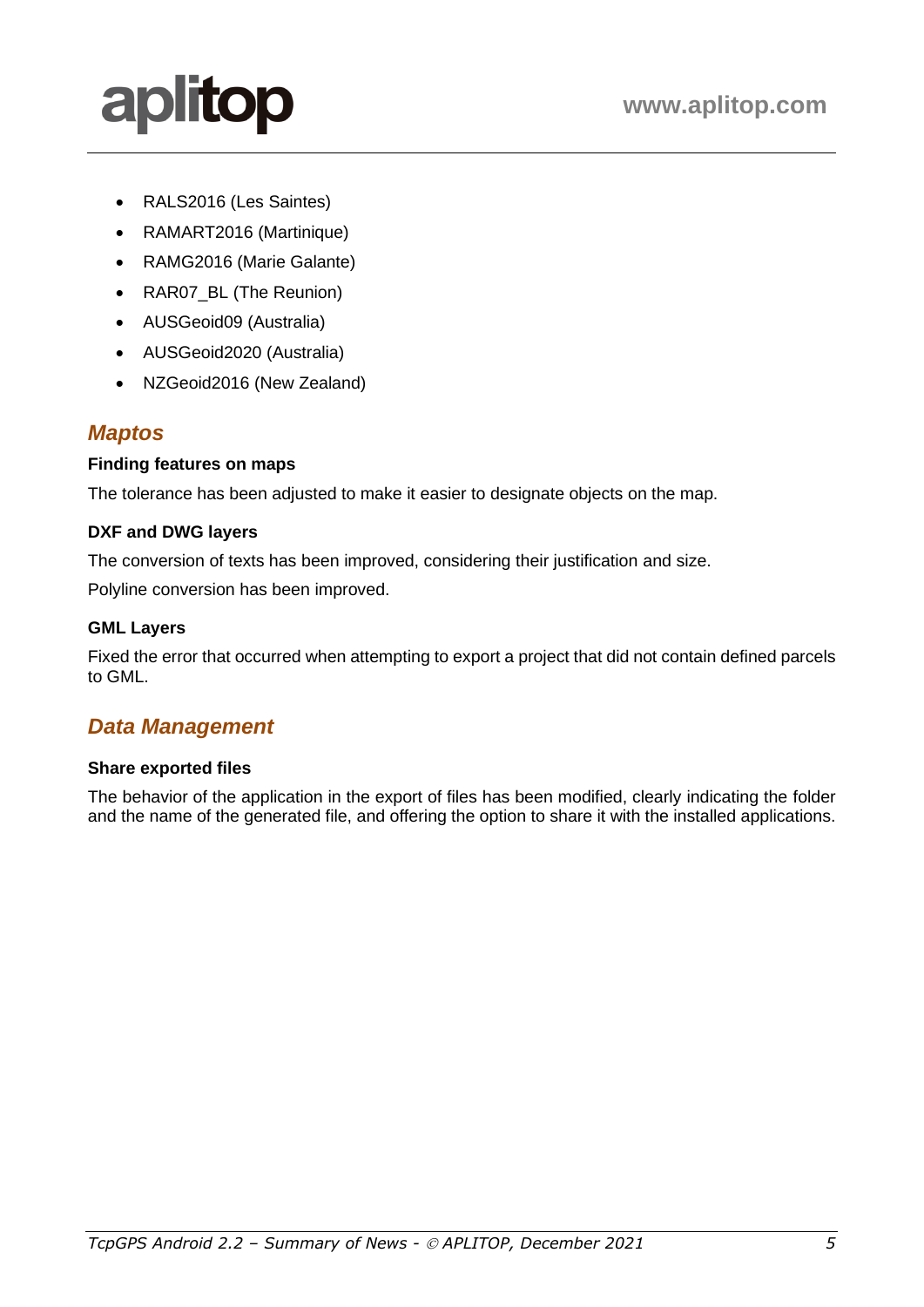

#### **UTC time in raw data**

UTC time is now recorded instead of the system time in the raw data for each point.

#### **Export to DXF**

In addition to the points, the number, dimension, and code attributes are exported in separate layers. Text scale and size are also requested.

| 10:01 $\Box$ $\Phi$ $\Phi$ $\cdot$ |               |                |                            | ¥ ● サン 68%章    |
|------------------------------------|---------------|----------------|----------------------------|----------------|
|                                    |               | $\ddot{\circ}$ | H 3.790m 23/34<br>V 2.500m | Ant.(m)<br>0.0 |
| <b>DXF</b>                         |               |                |                            | ▽              |
| O Project Folder<br>User Folder    |               |                | TestFolder                 | $\dddotsc$     |
| <b>File name</b>                   |               |                |                            |                |
| rendimiento 1.6k                   |               |                |                            |                |
| Scale                              | 1000 $\nabla$ |                |                            |                |
| <b>Text size</b>                   | 1.5           |                |                            |                |
|                                    |               |                |                            |                |
|                                    |               |                |                            |                |
|                                    |               |                |                            |                |
|                                    |               |                |                            |                |
|                                    |               |                |                            |                |
|                                    |               |                |                            |                |
|                                    |               |                |                            |                |
|                                    |               |                |                            |                |
|                                    |               |                |                            |                |
|                                    |               |                |                            |                |
|                                    |               |                |                            |                |
|                                    |               |                |                            |                |
|                                    |               |                |                            |                |
|                                    |               |                |                            |                |
|                                    |               |                |                            |                |
|                                    |               |                |                            |                |
|                                    |               |                |                            |                |
|                                    |               |                |                            | Export         |

#### **Selection of separators for exporting**